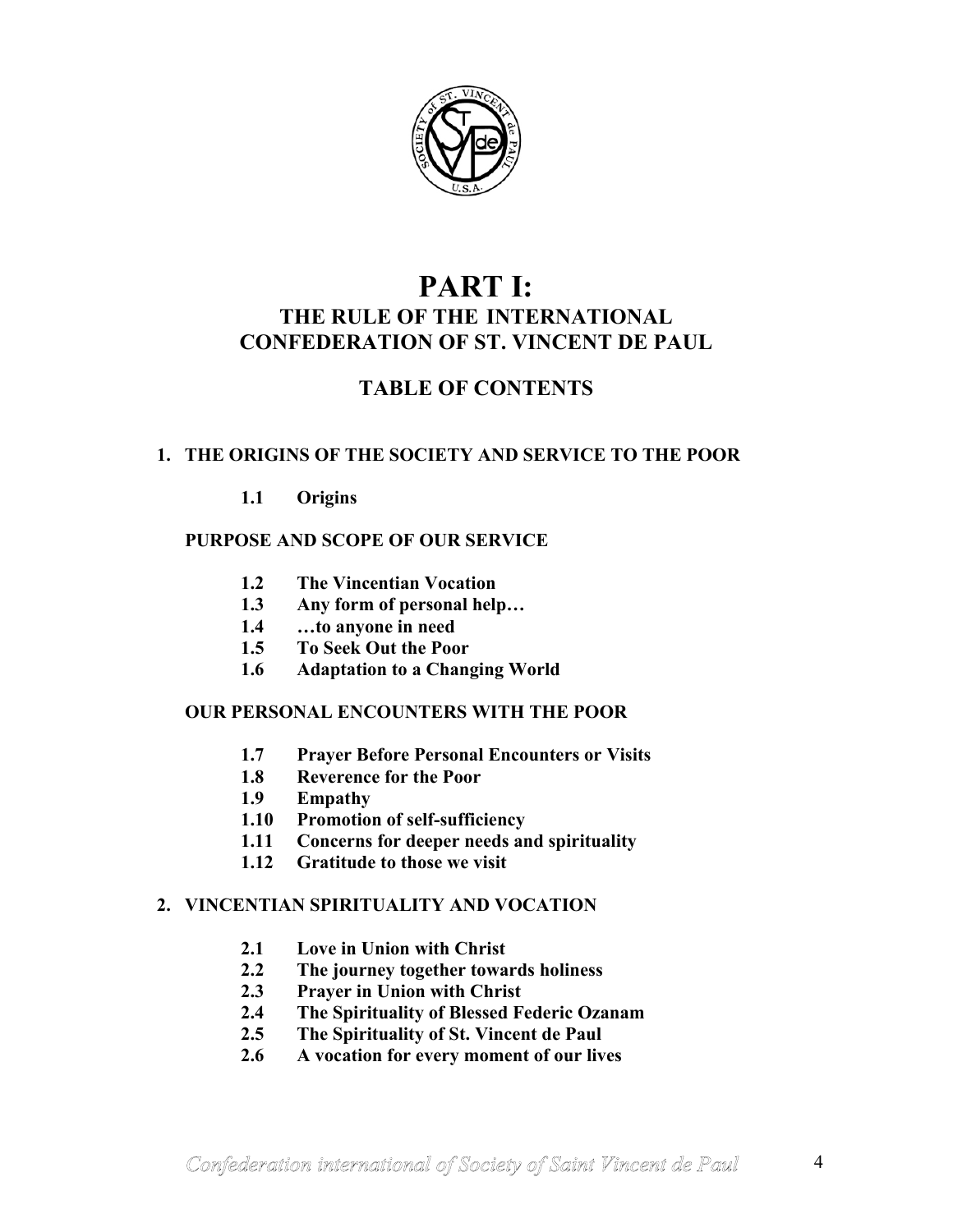# **3. MEMBERS, CONFERENCES, COUNCILS—COMMUNITIES OF FAITH AND LOVE**

- **3.1 Membership**
- **3.2 Equality**
- **3.3 Meetings of the Vincentian members**
- **3.4 Fraternity and simplicity**
- **3.5 Preserving the spirit**
- **3.6 Councils**
- **3.7 Young members**
- **3.8 Aggregation and Institution of Conferences and Councils**
- **3.9 Subsidiarity and freedom of action**
- **3.10 Democracy**
- **3.11 Presidents as servant leaders**
- **3.12 Formation of members**
- **3.13 The spirit of poverty and encouragement**
- **3.14 The use of money and property for the poor**
- **3.15 Communication**

#### **4. RELATIONSHIPS WITHIN THE VINCENTIAN AND CATHOLIC NETWORK OF CHARITY**

- **4.1 Twinning**
- **4.2 Emergency assistance**
- **4.3 The Vincentian Family**

#### **5. RELATIONSHIP WITH THE CHURCH HIERARCY**

- **5.1 A Close relationship**
- **5.2 Autonomy**
- **5.3 Moral recognition**

### **6. OTHER RELATIONSHIPS**

- **6.1 Every member should foster ecumenism**
- **6.2 The Society is committed to ecumenical and inter-faith Cooperation**
- **6.3 The adoption of practical initiatives**
- **6.4 Ecumenical and inter-faith membership**
- **6.5 Preserving the Catholic credo and ethos**
- **6.6 Affiliated groups can work very closely with us**
- **6.7 Relationships with state agencies and other charities**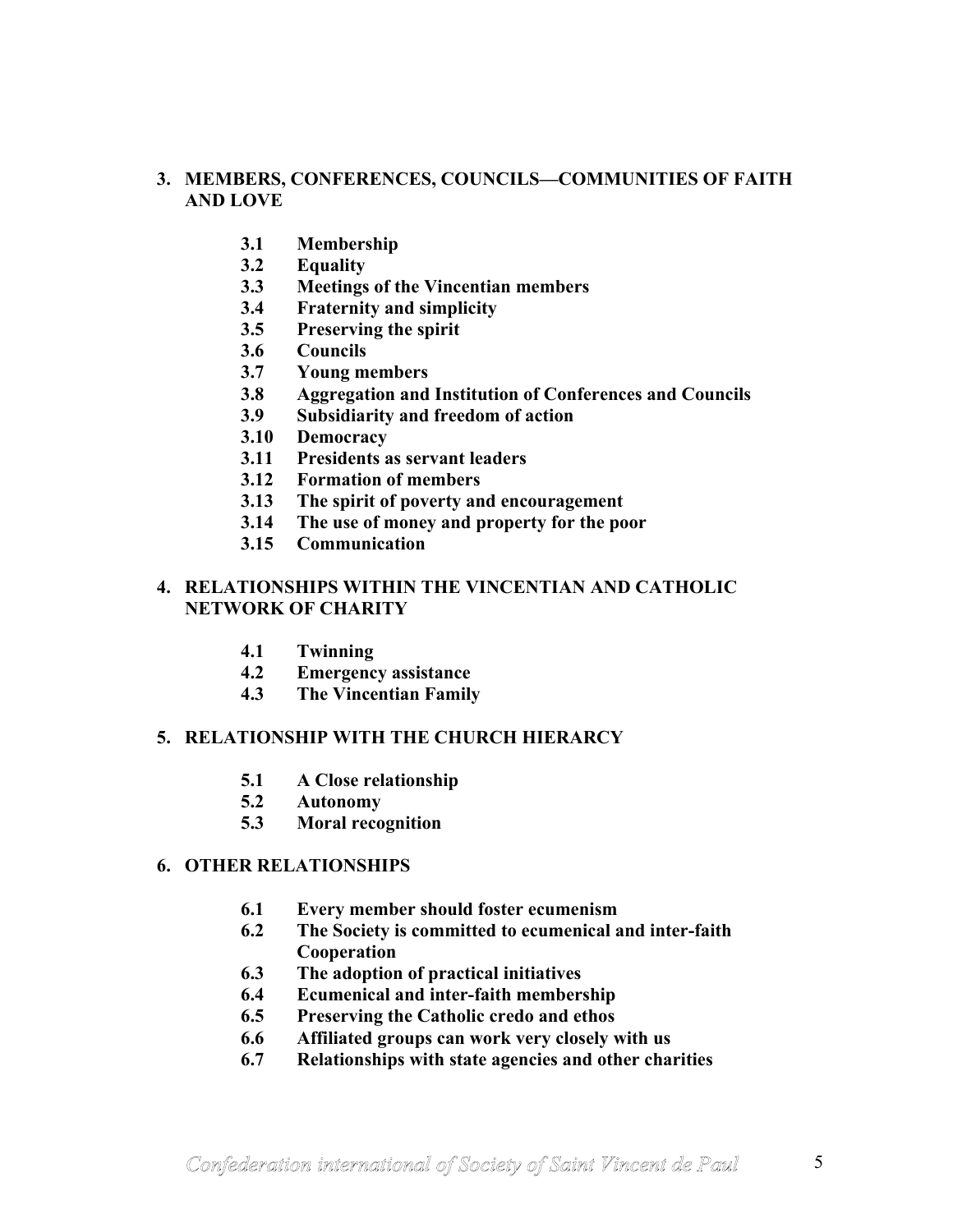# **7. RELATIONSHIP WITH CIVIL SOCIETY—WORK FOR SOCIAL JUSTICE**

- **7.1 The Society gives immediate help but also seeks mid-term and long-term solutions.**
- **7.2 A vision of the civilization of love**
- **7.3 Vision of the future**
- **7.4 The practical Vincentian approach to social justice**
- **7.5 A voice for the voiceless**
- **7.6 Facing the structures of sin**
- **7.7 Striving to change attitudes**
- **7.8 Political independence of the Society**
- **7.9 Working with communities**

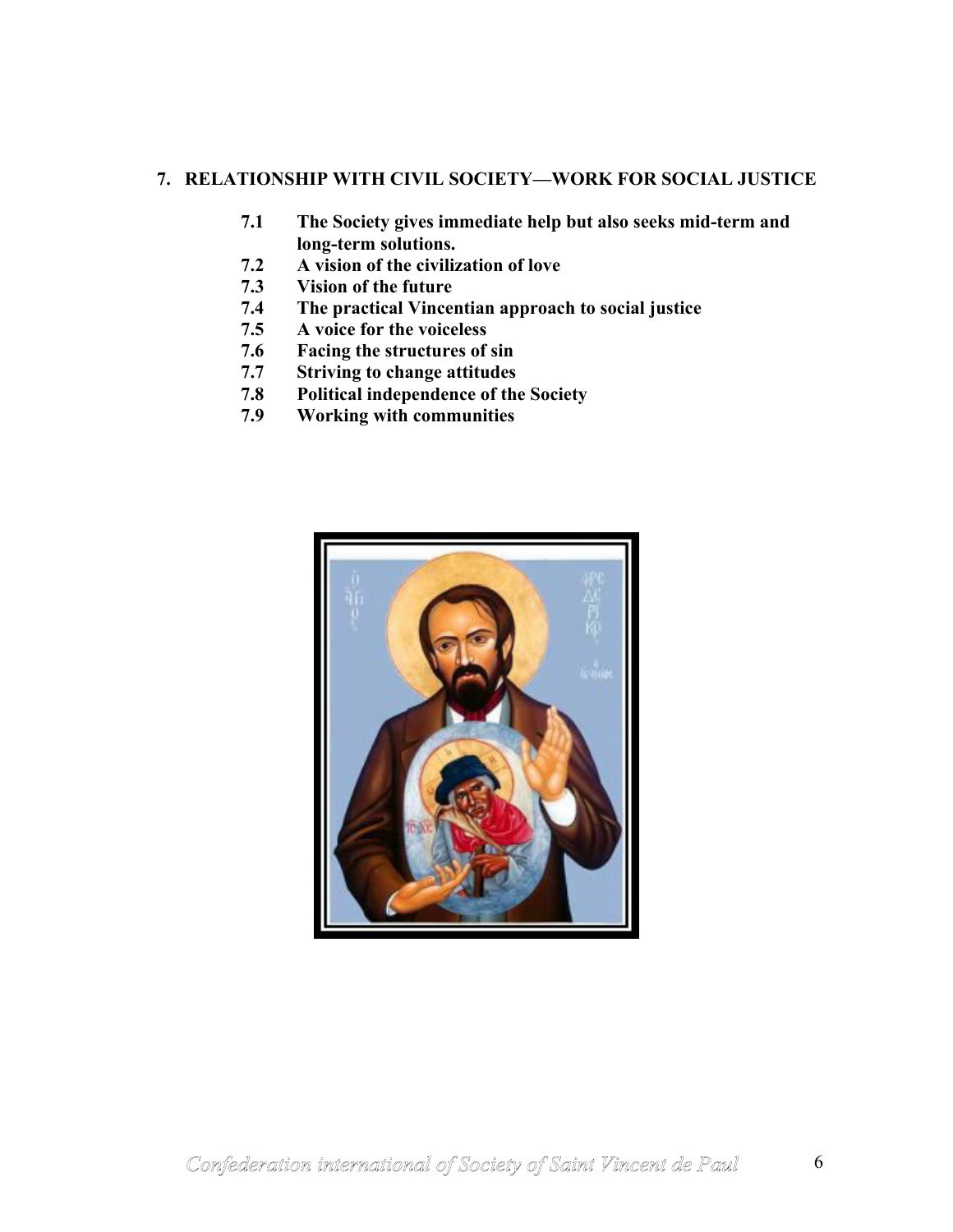

# **THE RULE OF THE SOCIETY OF ST. VINCENT DE PAUL**

# **1. THE ORIGINS OF THE SOCIETY & SERVICE TO THE POOR**

# **1.1 Origins**

**The Society of St. Vincent de Paul is a worldwide Christian community; founded in Paris in 1833, by a group of young Catholic lay people and an older person, who joined together to create the first Conference. The Society wishes to remember them all with gratitude, as they set an example of dedication to the poor and to the Church. From Le Taillandier, who received the first inspiration, to Blessed Frederic Ozanam, Paul Lamache, François Lallier, Jules Deveaux, Félix Clavé, all of them knew, in their humility, how to seek the wise advice and support of the one who would become the first President General of the flourishing Society, Emmanuel Bailly.** 

**The Holy Spirit was undoubtedly present in all of them at the founding of the Society, fostering the charism of each one. Among them, Blessed Frederic Ozanam was a radiant source of inspiration.** 

**The Society has been Catholic from its origins. It remains an international Catholic voluntary organisation of lay people, men and women.** 

# **PURPOSE AND SCOPE OF OUR SERVICE**

# **1.2 The Vincentian Vocation**

**The vocation of the Society's members, who are called Vincentians, is to follow Christ through service to those in need and so bear witness to His compassionate and liberating love. Members show their commitment through person-to-person contact. Vincentians serve in hope.** 

# **1.3 Any form of personal help…**

**No work of charity is foreign to the Society. It includes any form of help that alleviates suffering or deprivation and promotes human dignity and personal integrity in all their dimensions.** 

#### **1.4…to anyone in need**

**The Society serves those in need regardless of creed, ethnic or social background, health, gender, or political opinions.**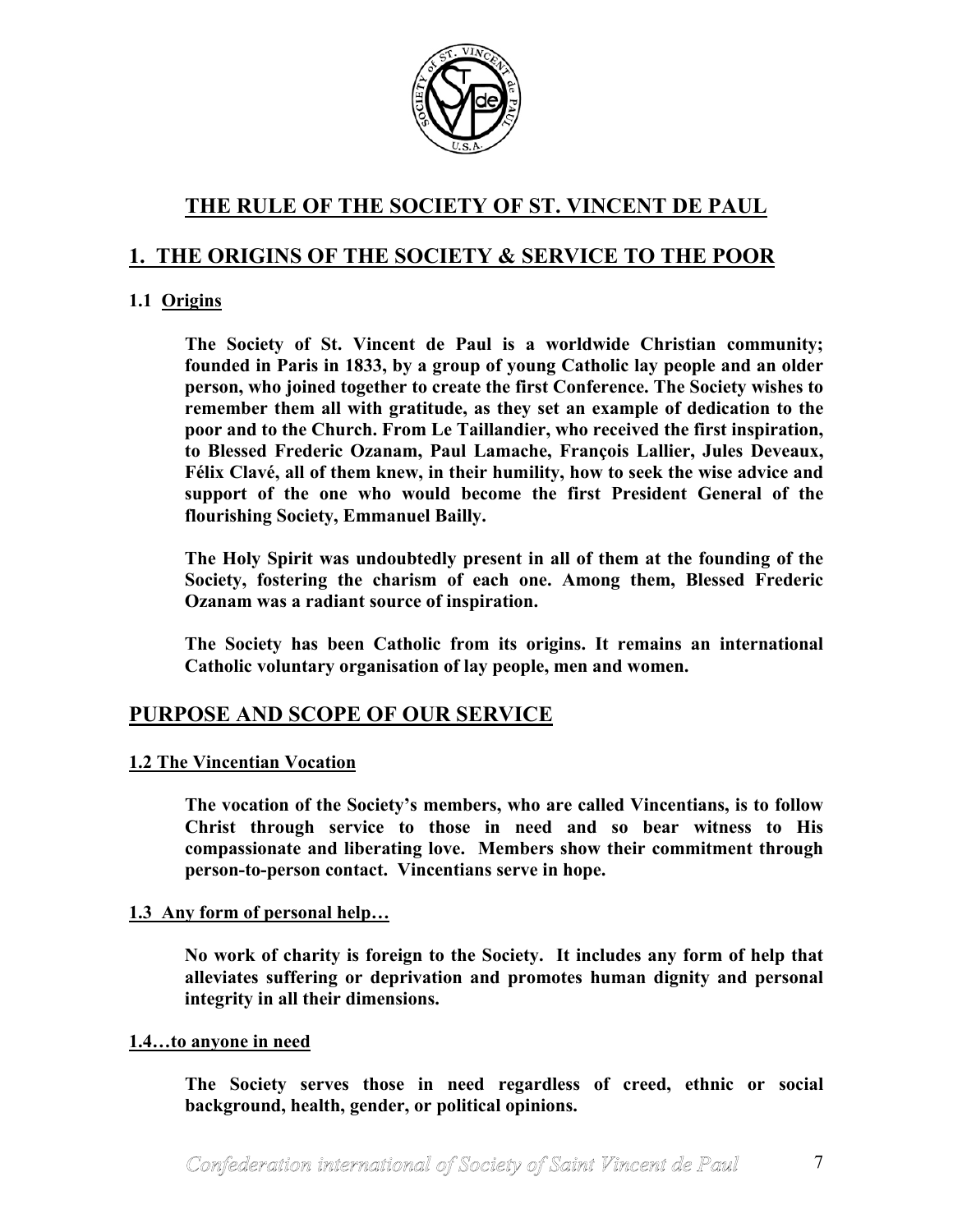#### **1.5 To Seek Out the Poor**

**Vincentians strive to seek out and find those in need and the forgotten, the victims of exclusion or adversity.** 

#### **1.6 Adaptation to a Changing World**

**Faithful to the spirit of its founders, the Society constantly strives for renewal, adapting to changing world conditions. It seeks to be ever aware of the changes that occur in human society and the new types of poverty that may be identified or anticipated. It gives priority to the poorest of the poor and to those who are most rejected by society.** 

# **OUR PERSONAL ENCOUNTERS WITH THE POOR**

#### **1.7 Prayer Before Personal Encounters or Visits**

**Vincentians pray that the Holy Spirit may guide them during their visits and make them channels for the peace and joy of Christ.** 

#### **1.8 Reverence for the poor**

**Vincentians serve the poor cheerfully, listening to them and respecting their wishes, helping them to feel and recover their own dignity, for we are all created in God's image. In the poor, they see the suffering Christ.** 

**Members observe the utmost confidentiality in the provision of material and any other type of support.** 

#### **1.9 Empathy**

**Vincentians endeavor to establish relationships based on trust and friendship. Conscious of their own frailty and weakness, their hearts beat with the heartbeat of the poor. They do not judge those they serve. Rather, they seek to understand them as they would a brother or sister.** 

#### **1.10 Promotion of self-sufficiency**

**Vincentians endeavor to help the poor to help themselves whenever possible, and to be aware that they can forge and change their own destinies and that of their local community.**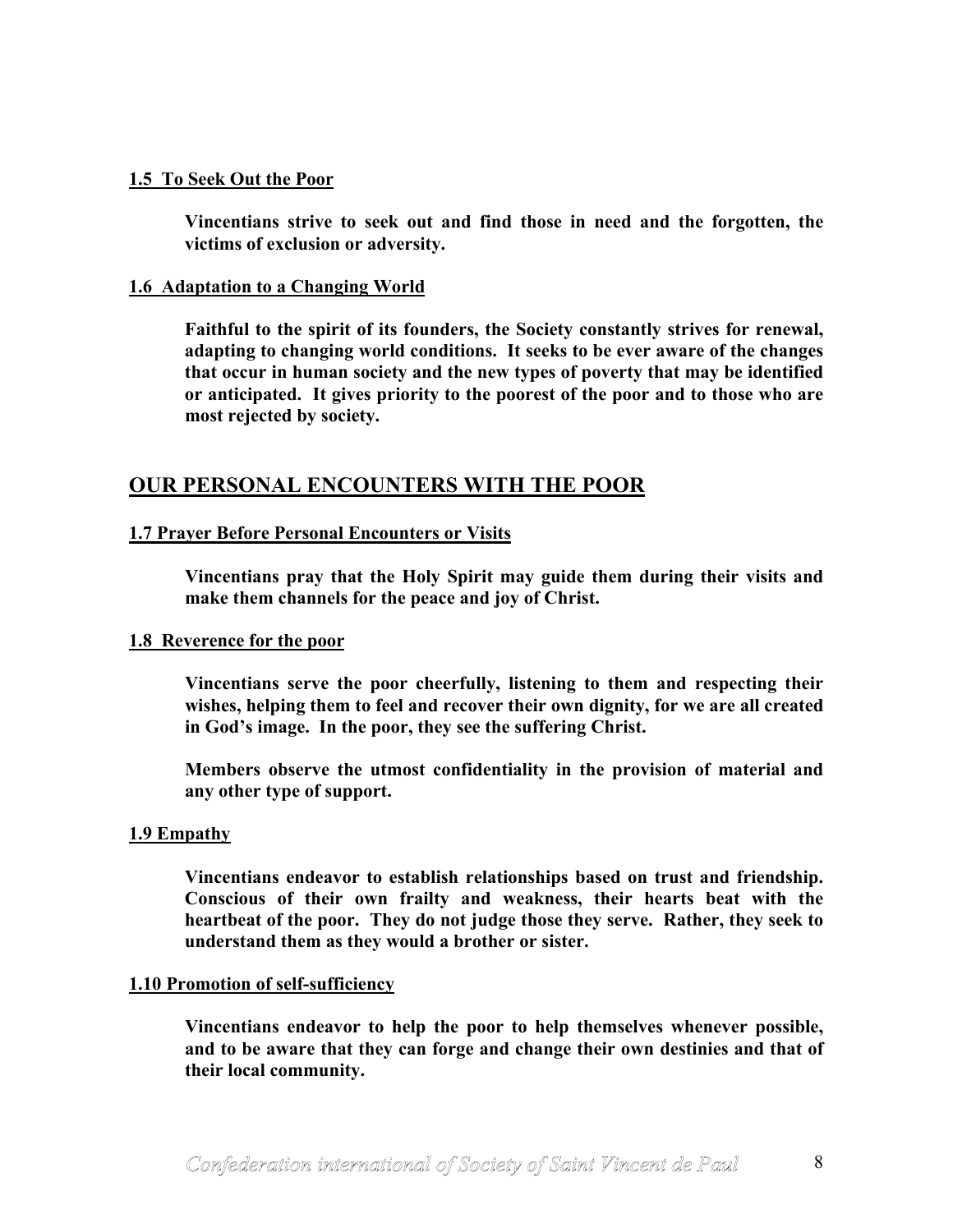### **1.11 Concerns for deeper needs and spirituality**

**Vincentians are sincerely concerned with the deeper needs and the spiritual well-being of those they help, always observing a profound respect for their conscience and the faith they believe in, listening and understanding with their hearts, beyond both words and appearances.** 

**Vincentians serve in hope. They rejoice in discovering the spirit of prayer in the poor, for in the silence, the poor can perceive God's Plan for every person.** 

**The acceptance of God's Plan leads each one to nurture the seeds of love, generosity, reconciliation and inner peace in themselves, their families and all those whose lives they touch. Vincentians are privileged to foster these signs of the presence of Risen Christ in the poor and among themselves.** 

#### **1.12 Gratitude to those we visit**

**Vincentians never forget the many blessings they receive from those they visit. They recognise that the fruit of their labors springs, not from themselves, but especially from God and from the poor they serve.** 

# **2.VINCENTIAN SPIRITUALITY & VOCATION**

# **Faith in Christ and the Life of Grace**

*"Since we are justified by faith, we have peace with God through our Lord Jesus Christ. Through Him we have obtained access to this grace in which we stand, and we rejoice in our hope of sharing the glory of God" (Rom. 5,1-2).* 

# **2.1 Love in Union with Christ**

**Convinced of the truth of the Apostle St. Paul's words, Vincentians seek to draw closer to Christ. They hope that someday it will be no longer they who love, but Christ who loves through them (Gal 2,20 "..***. I have been crucified with Christ; it is no longer I who live, but Christ who lives in me; and the life I now live in the flesh I live by faith in the Son of God"),* **and that even now, in their caring, the poor may catch a glimpse of God's great love for them.**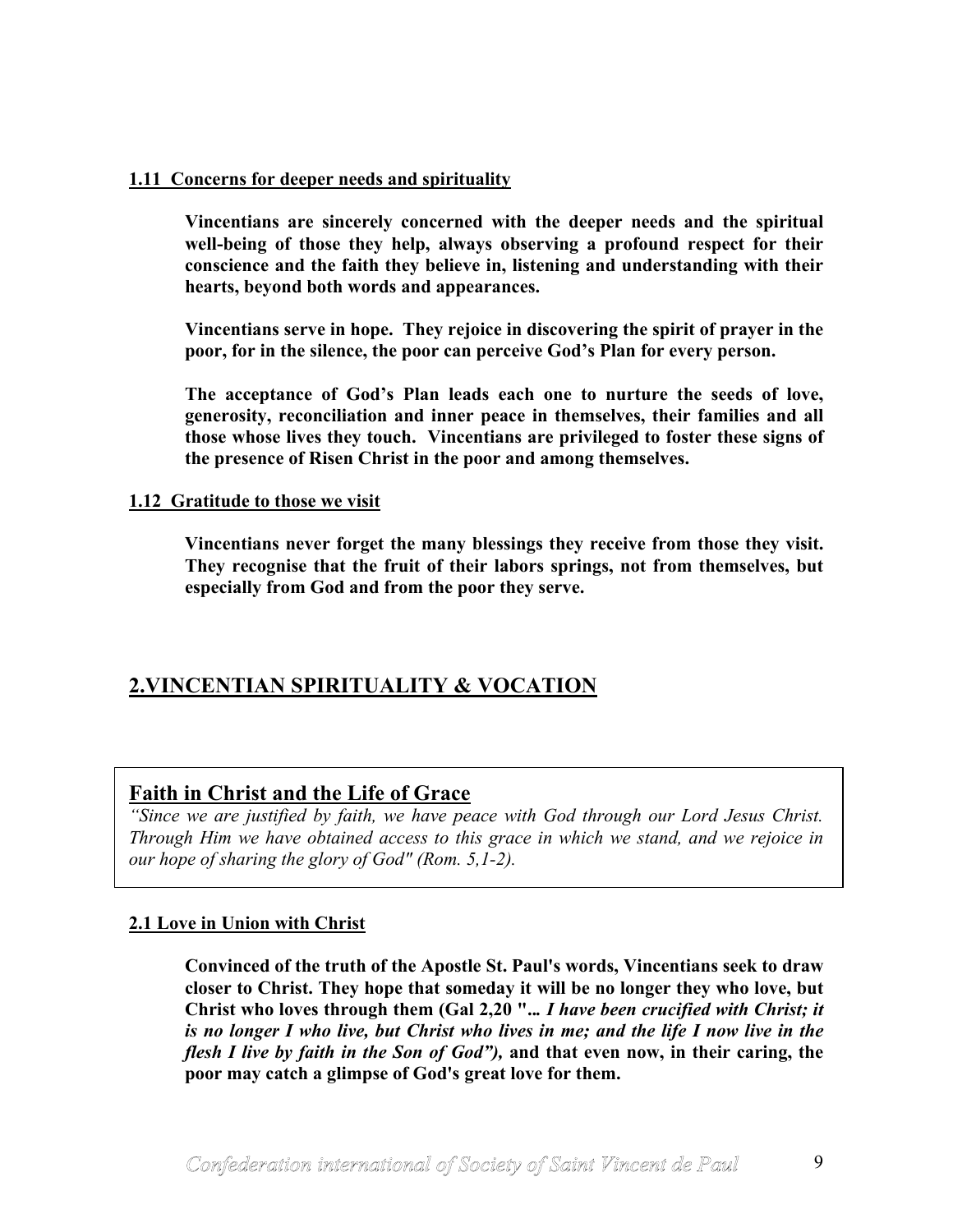### **2.2 The journey together towards holiness**

**Vincentians are called to journey together towards holiness, because true holiness is perfect union with Christ and the perfection of love, which is central to their vocation and the source of its fruitfulness. They aspire to burn with the love of God as revealed by Christ and to deepen their own faith and fidelity. Vincentians are aware of their own brokenness and need for God's grace. They seek His glory, not their own. Their ideal is to help relieve suffering for love alone, without thinking of any reward or advantage for themselves.** 

**They draw nearer to Christ, serving Him in the poor and one another. They grow more perfect in love by expressing compassionate and tender love to the poor and one another.** 

**Therefore, their journey together towards holiness is primarily made through:** 

- **Visiting and dedicating themselves to the poor, whose faith and courage often teach Vincentians how to live. Vincentians assume the needs of the poor as their own.**
- **Attending the meeting of the Conference or Council, where shared fraternal spirituality is a source of inspiration.**
- **Promoting a life of prayer and reflection, both at the individual and community level, sharing with their fellow members. Meditating on their Vincentian experiences offers them internal spiritual knowledge of themselves, others and the goodness of God.**
- **Transforming their concern into action and their compassion into practical and effective love**

**Their journey together towards holiness will be all the more fruitful if the members' personal lives are characterised by prayer, meditation on the Holy Scriptures and other inspirational texts and devotion to the Eucharist and the Virgin Mary, whose protection we have always sought, and to the teachings of the Church.** 

#### **2.3 Prayer in Union with Christ**

**In every Conference throughout the world and in their personal lives, Vincentians raise their prayers to God, united with the prayer of Christ, on behalf of one another and their masters the poor, whose suffering they wish to share.**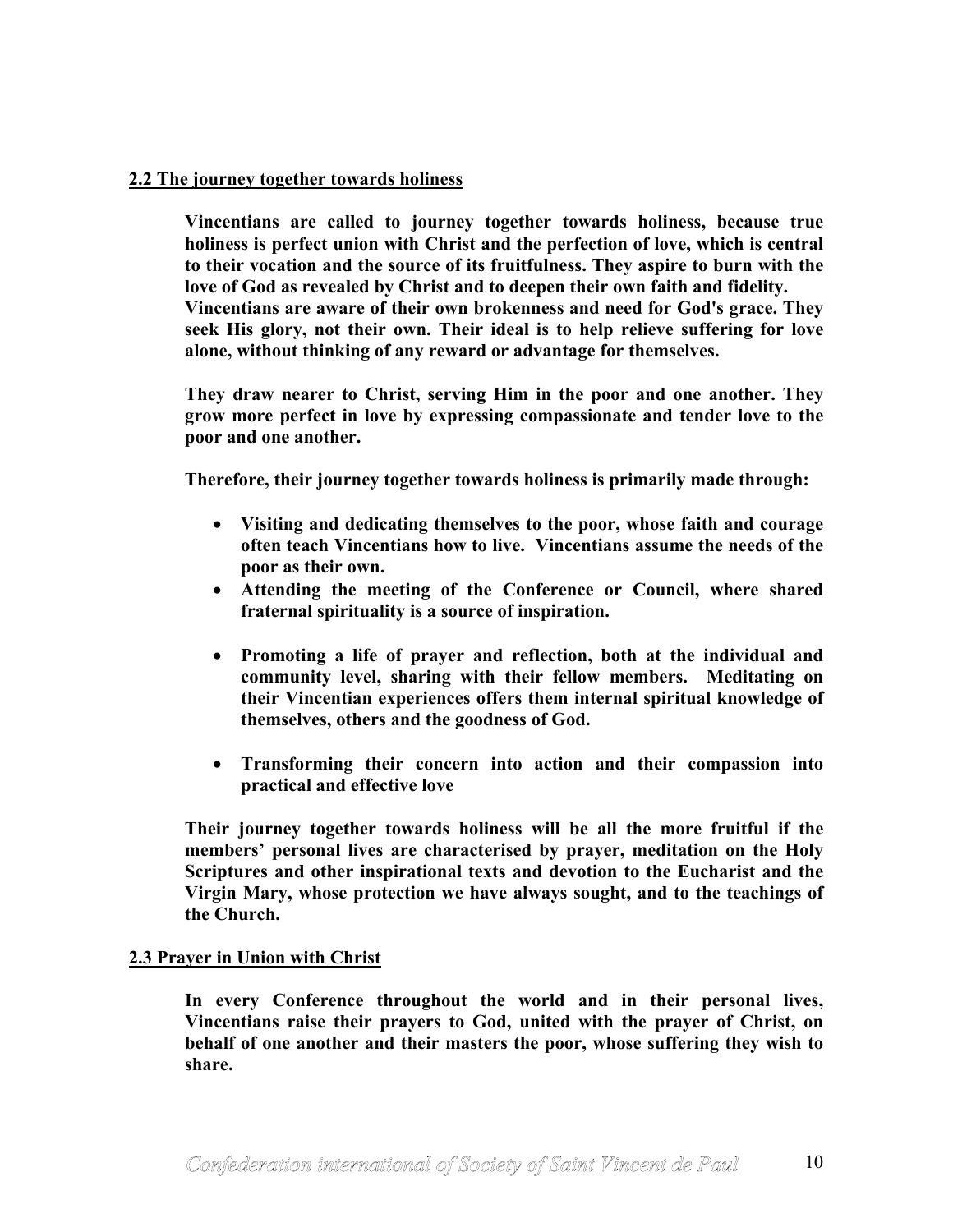### **2.4 The Spirituality of Blessed Frederic Ozanam**

**The spirituality of one of its founders inspires Vincentians profoundly. The Blessed Frederic Ozanam:** 

- **Sought to renew faith, among all people, in Christ and in the civilising effect of the teachings of the Church through all time.**
- **Envisioned the establishment of a network of charity and social justice encircling the world.**
- **Attained holiness as a layman through living the Gospel fully in all aspects of his life.**
- **Had a passion for truth, democracy and education.**

### **2.5 The Spirituality of St. Vincent**

**Having been placed under the patronage of St. Vincent de Paul by the founding members, members of the Society are inspired by his spirituality, manifest in his attitudes, his thoughts, his example and his words.** 

**For Vincentians, the key aspects of St. Vincent's spirituality are:** 

- **To love God, our Father, with the sweat of our brow and the strength of our arms;**
- **To see Christ in the poor and the poor in Christ;**
- **To share the compassionate and liberating love of Christ the Evangeliser and Servant of the poor;**
- **To heed the inspiration of the Holy Spirit.**

# **2.5.1 Essential virtues**

**Vincentians seek to emulate St. Vincent in the five virtues essential for promoting love and respect for the poor:** 

- **Simplicity frankness, integrity, genuineness.**
- **Humility accepting the truth about our frailties, gifts talents and charism, yet knowing that all that God gives us is for others and that we can achieve nothing of eternal value without His grace.**
- **Gentleness friendly assurance and invincible goodwill, which mean kindness, sweetness and patience in our relationship with others.**
- **Selflessness dying to our ego with a life of self-sacrifice; members share their time, their possessions, their talents and themselves in a spirit of generosity.**
- **Zeal a passion for the full flourishing and eternal happiness of every person.**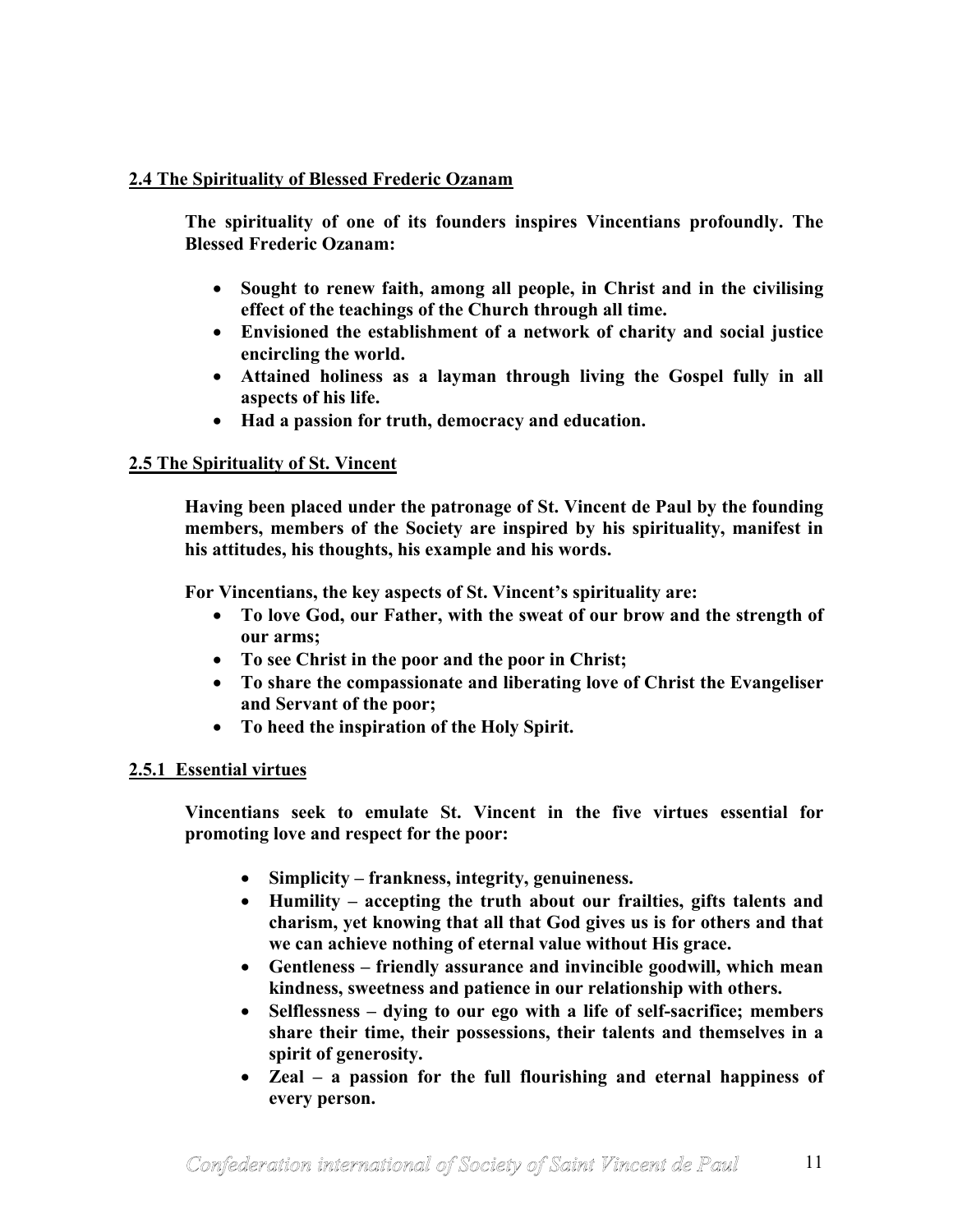#### **2.6 A vocation for every moment of our lives**

**The Vincentian vocation affects all aspects of members' daily lives, making them more sensitive and caring in their family, work and leisure activities. Vincentians are available for work in the Conferences only after fulfilling the family and professional duties.** 

# **3. MEMBERS, CONFERENCES, COUNCILS – COMMUNITIES OF FAITH & LOVE**

### **3.1 Membership**

**The Society is open to all those who seek to live their faith loving and committing themselves to their neighbor in need. (See Article 6.4 of the Rule).** 

#### **3.2 Equality**

**The Society, in each of its Conferences (the primary basic unit of the Society of St. Vincent de Paul), makes no distinction regarding gender, wealth, occupation, social status or ethnic origin.** 

#### **3.3 Meetings of the Vincentian members**

**The members meet as brothers and sisters with Christ in the midst of them, in Conferences that are genuine communities of faith and love, of prayer and action. Spiritual bonds and friendship between members are essential, as is the common mission to help the poor and marginalized. The entire Society is a true and unique worldwide Community of Vincentian friends.** 

#### **3.3.1 Frequency of the meetings**

**The Conferences meet regularly and consistently, usually weekly, but at least every fortnight.** 

#### **3.4 Fraternity and simplicity**

**Meetings are held in a spirit of fraternity, simplicity and Christian joy.**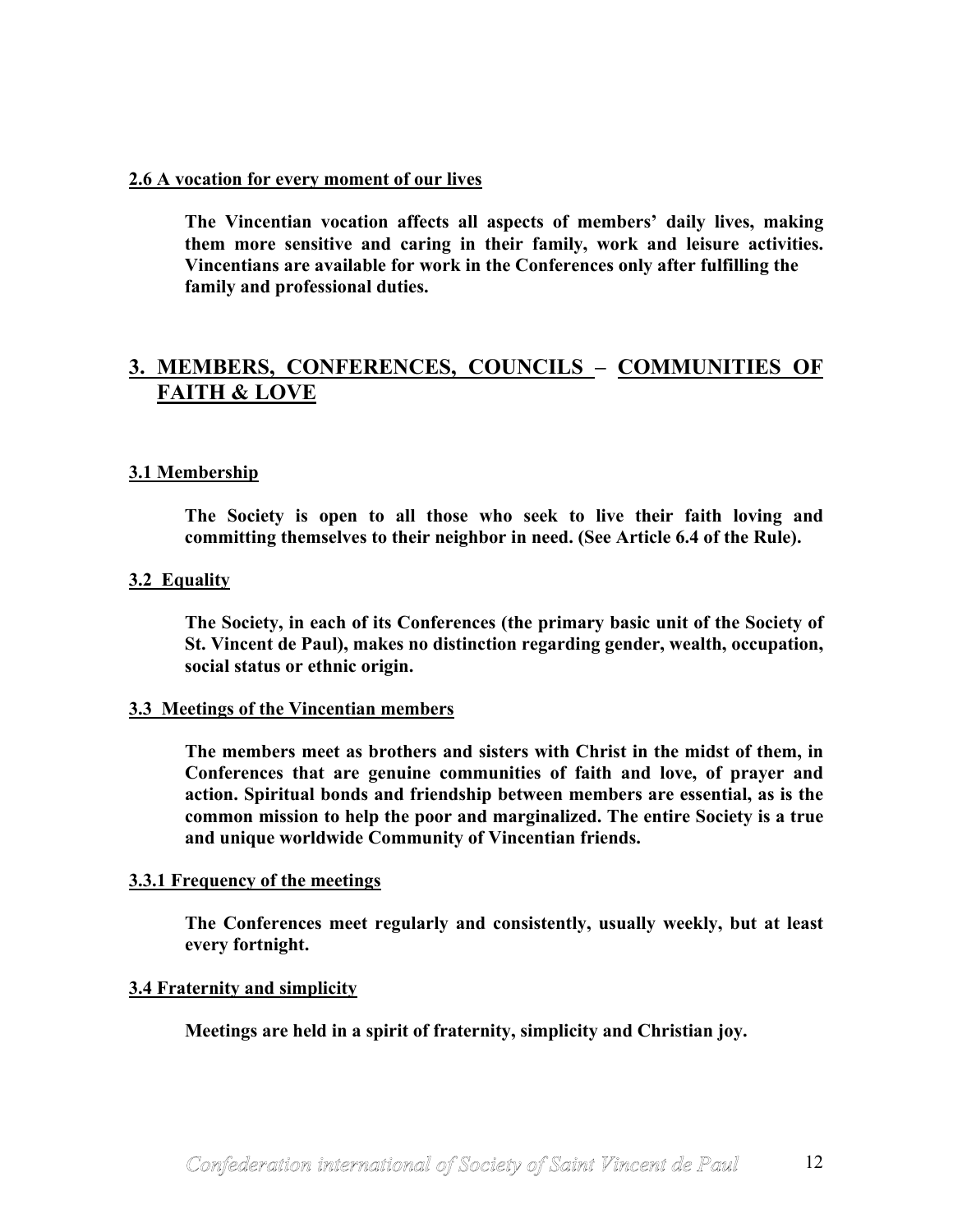### **3.5 Preserving the spirit**

**Members of all ages strive to preserve the spirit of youth, which is characterised by enthusiasm, adaptability and creative imagination. They are willing to make sacrifices and take risks for the benefit of the poor wherever they may be: by sharing their discomfort, needs, and sorrows and defending their rights.** 

### **3.6 Councils**

**Conferences are grouped under various levels of Councils.** 

**Councils exist to serve all the Conferences they coordinate. They help the Conferences to develop their spiritual life, to intensify their service and to diversify their activities so that they may always be responsive to the needs of those who suffer.** 

**Councils at appropriate levels are particularly called to: create new Conferences, to help existing Conferences to expand, to promote Special Works, to prepare training courses and encourage Vincentians to attend them, to foster interest in cooperation with the Vincentian Family, to promote cooperation with other organisations and Institutions, to develop friendship between members in the same area, to provide communication to and from Conferences and higher Councils. In summary, to promote the sense of belonging to a Society which encircles the world.** 

#### **3.7 Young members**

**Young members keep the Society young. They see with new eyes and often look far ahead. The Society works constantly to form Youth Conferences and welcomes young members into all Conferences. Their experience in a community of faith and love and their exposure to poverty deepen their spirituality, spur them to action and help them to grow as human beings. The senior members assume the responsibility of assisting them along their path of training, respecting their personal choices and their aspirations of Vincentian service.** 

#### **3.8 Aggregation and Institution of Conferences and Councils**

**The visible unifying link within the Society is the Aggregation of the Conferences and the Institution of the Councils declared by the Council General.**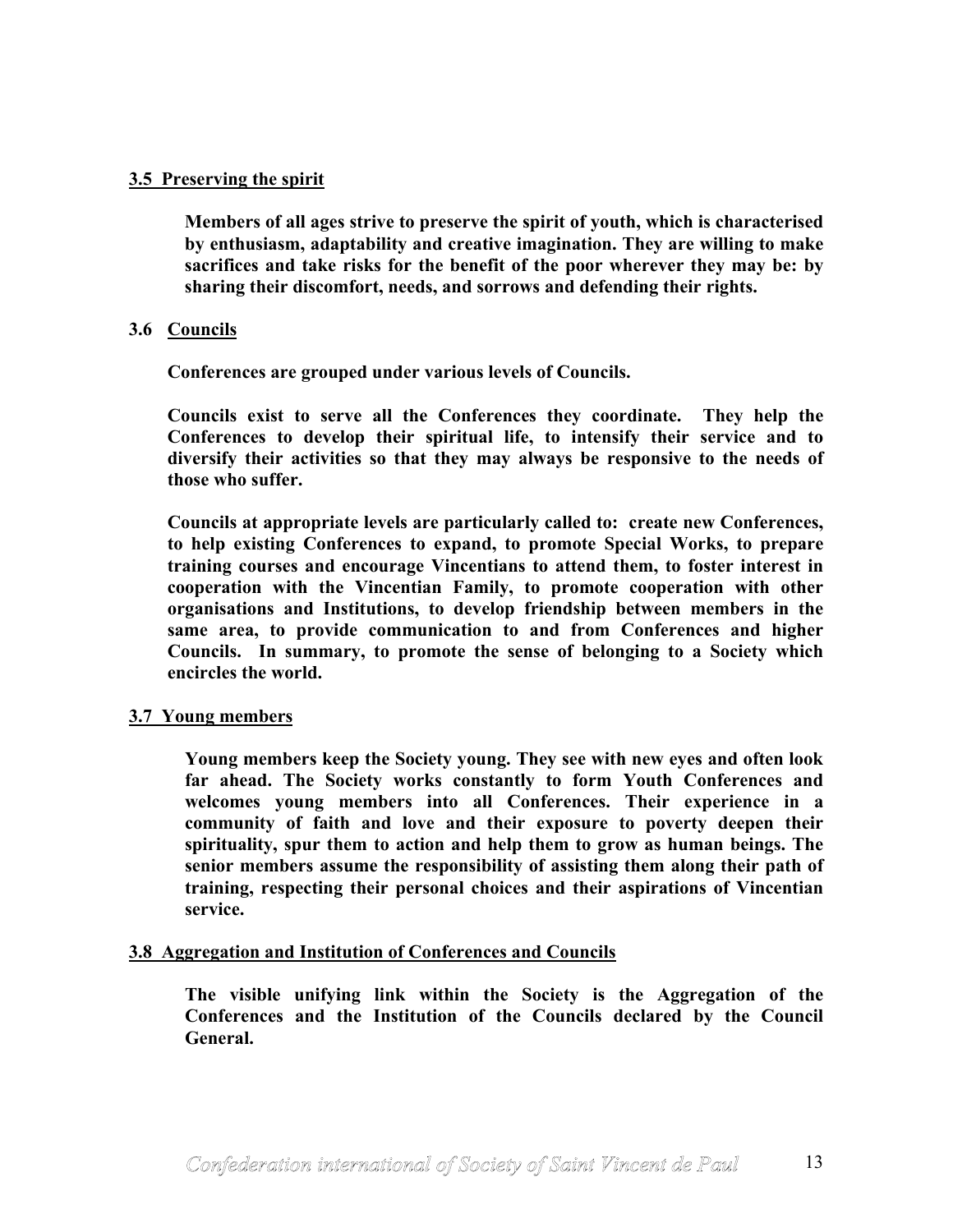#### **3.9 Subsidiarity and freedom of action**

**The Society embraces the Principle of Subsidiarity as its basic standard of operation. Decisions are made as close as possible to the area of activity to ensure that the local environment and circumstances (cultural, social, political, etc.) are taken into consideration. In this way, the Society promotes local initiatives within its spirit. This freedom of action of Conferences and Councils, which has been kept faithfully since the origins of the Society, enables them to help the poor spontaneously and more effectively, free from excessive bureaucracy.** 

**In exercising this freedom of action to face the challenge of poverty in their area, Vincentians feel called to pray together for guidance and strength and for that creative imagination which is the promised gift of the Holy Spirit,** *"Your old men shall dream dreams and your young men shall see visions"* **(Joel 3,1).** 

#### **3.10 Democracy**

**All decisions are made by consensus after the necessary prayer, reflection and consultation. The democratic spirit is fundamental at all levels of the Society and, when appropriate, matters are put to a vote.** 

#### **3.11 Presidents as servant leaders**

**Following Christ's example, the Presidents at all levels of the Society endeavor to be servant leaders. They provide an encouraging atmosphere in which the talents, capacities and spiritual charism of the members are identified, developed and put to the service of the poor and the Society of St. Vincent de Paul. The President of the Conference or Council will have special responsibility for promoting Vincentian spirituality.** 

# **3.12 Formation of members**

**It is essential that the Society continually promote the formation and training of its members and Officers, in order to deepen their knowledge of the Society and their spirituality, improve the sensitivity, quality and efficiency of their service to the poor and help them be aware of the benefits, resources and opportunities that are available for the poor. The Society also offers members higher training in order to better help to raise the cultural and social level of those who request this support.**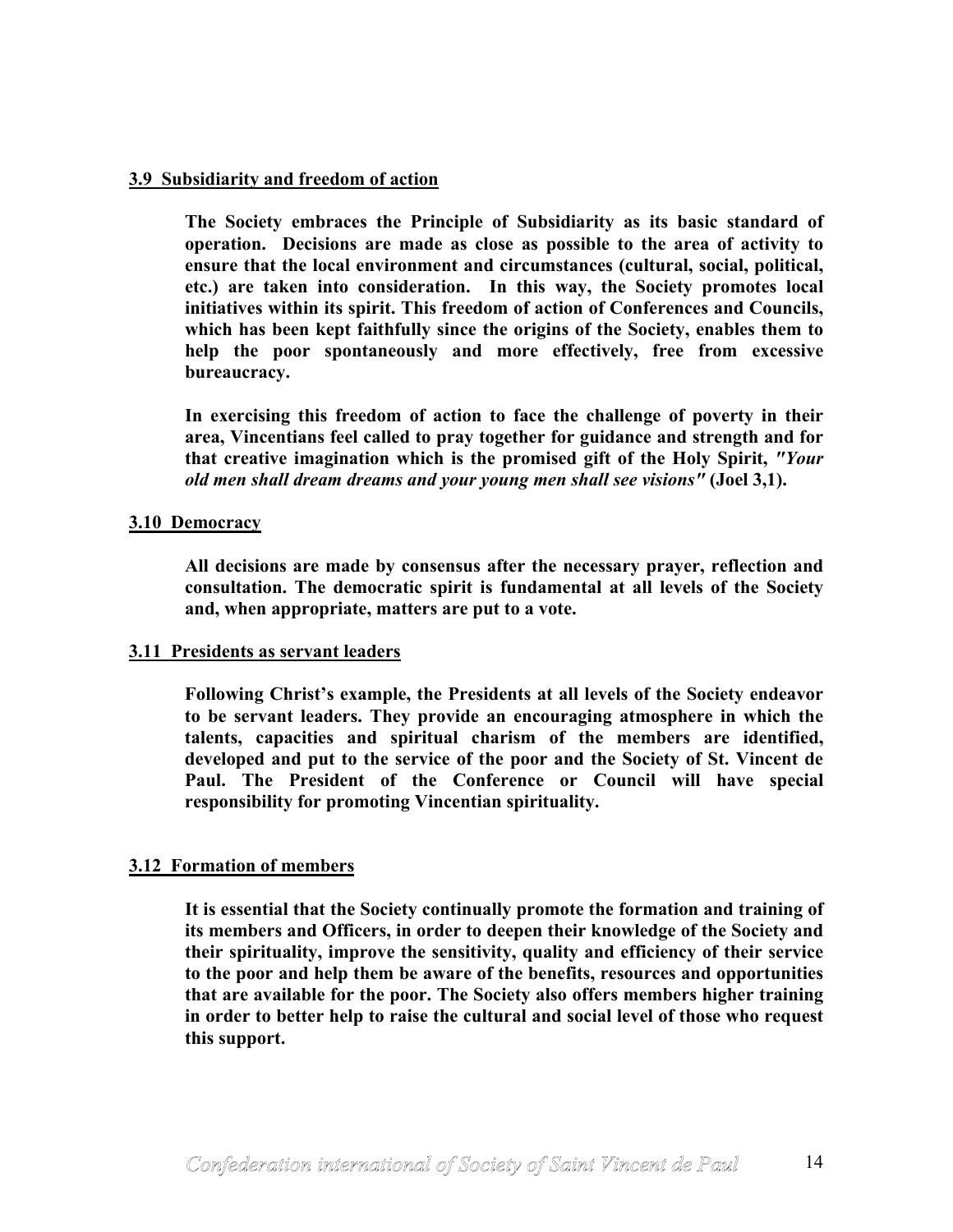#### **3.13 The spirit of poverty and encouragement**

**Members of the Society are united in the same spirit of poverty and of sharing. They encourage one another to live a profound spiritual life and spirit of prayer. For this purpose, the role of a Spiritual Adviser is very important.** 

#### **3.14 The use of money and property for the poor**

**Vincentians should never forget that giving love, talents and time is more important than giving money.** 

**Nevertheless, the Society uses money and property to help relieve the suffering of those in need. The Society's funds must be handled with the utmost care, prudence and generosity. Money must not be hoarded. Decisions regarding the use of money and property are to be made after reflection in the light of the Gospel and Vincentian principles. Accurate records must be kept of all money received or spent. The Society may not allot funds to other organisations, except occasionally for other branches of the Vincentian Family, save under exceptional circumstances.** 

### **3.15 Communication**

**The vitality of the Society's network of charity depends on the regular and rapid exchange of news and information. Such communication broadens the members' horizon and enhances the interest of members in the experiences and challenges of their brothers and sisters throughout the world. The Vincentian response to communication is a willingness to learn and a desire to help.** 

# **4. RELATIONSHIPS WITHIN THE VINCENTIAN & CATHOLIC NETWORK OF CHARITY**

# **4.1 Twinning**

**Conferences and Councils help others in need, both at the national and international level. This is one of the activities most cherished by the Society. The awareness of acute poverty in a great number of countries and the Vincentian preferential option for the poor spurs Conferences and Councils to assist others with less resources or in particular situations.** 

**This direct link between two Conferences or Councils, consisting of sharing prayer, a profound friendship and material resources, is called twinning. This activity contributes to world peace and to understanding and cultural exchange among peoples.**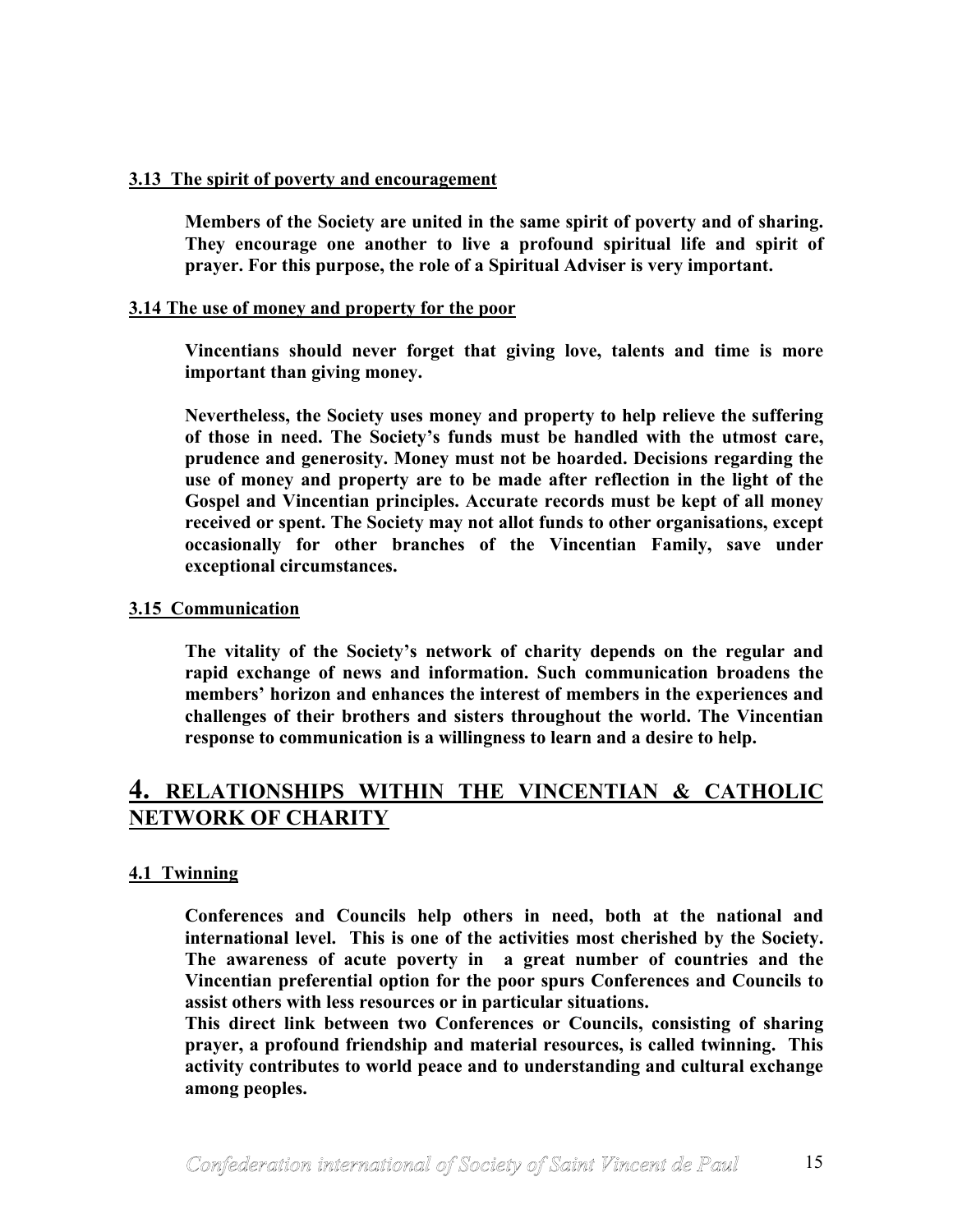### **4.1.1 Prayer as the basis of friendship**

**Twinning promotes spirituality, deep friendship, solidarity and mutual help. Funds and other material resources can be provided to enable a Conference or Council to help local families. Financial, technical, medical and educational support is given to projects which are suggested by the Society locally and which encourage self-sufficiency. Even more important is support given through prayer, as well as through mutual communication regarding what has been accomplished and what is happening among Vincentians in each area, including news about persons and families.** 

#### **4.1.2 Vincentians' personal commitment**

**The Society urges the Vincentians to consider undertaking a personal commitment for a particular period of time to work with Vincentians in other countries or to spread Conferences.** 

#### **4.2 Emergency assistance**

**When disasters, war or major accidents occur, the Society launches emergency initiatives on the spot and provides funds for the local Society to help victims.** 

#### **4.3 The Vincentian Family**

**Members throughout the world, together with other communities inspired by the spirituality of St. Vincent de Paul and with those whom they help, form a single family. Gratefully remembering the support and encouragement the first Conference received from Blessed Rosalie Rendu, the Society maintains and develops close relationships with other branches of the Vincentian family, while preserving its identity. It cooperates with them in spiritual development and common projects, as well as with the Church's charitable pastoral initiatives at every level, whenever this may be mutually enriching and useful to those who suffer.** 

# **5. RELATIONSHIP WITH THE CHURCH HIERARCHY**

# **5.1 A close relationship**

**Faithful to the clear intentions of Blessed Frederic Ozanam and his companions, the Society has a close relationship with the hierarchy of the Catholic Church. Respect of the members for the hierarchy provides the foundation for harmonious reciprocal cooperation.**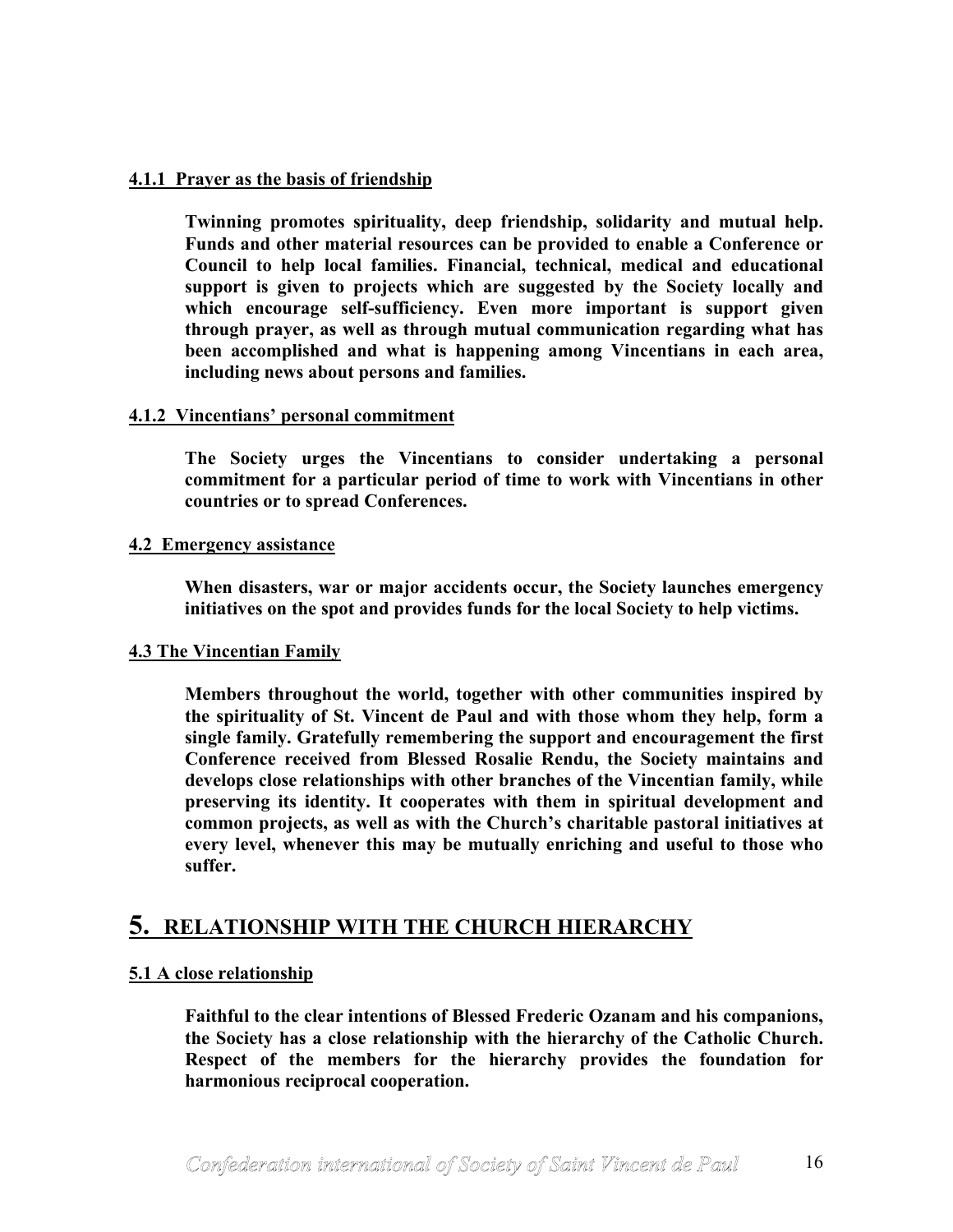#### **5.2 Autonomy**

**The Society is legally autonomous as to its existence, constitution, organisation, rules, activities and internal government. Vincentians freely choose their own officers and manage the Society's activities and assets with full autonomy, in accordance with their own Statutes and the legislation in effect in each country.** 

#### **5.3 Moral recognition**

**The Society recognizes the right and duty of the diocesan bishop to confirm that none of its activities is contrary to Catholic faith or morals. The Society, whenever possible, informs the diocesan bishops of its activities annually, as a sign of ecclesial communion.** 

# **6. OTHER RELATIONSHIPS ECUMENICAL & INTER-FAITH RELATIONSHIPS**

#### **6.1 Every member should foster ecumenism**

**Each Vincentian should seek to deepen a personal commitment to ecumenism and to cooperation in works of charity and justice as a contribution towards the achievement of that full and visible unity of the Church for which Christ prayed, '***that they may all be one. As you, Father, are in me and I am in you, may they be one in us so that the world may believe that you have sent me"* **(Jn 17:21).** 

#### **6.2 The Society is committed to ecumenical and inter-faith cooperation**

**Following the teachings of the Catholic Church, the Society of St. Vincent de Paul recognizes, accepts and encourages the call to ecumenical and inter-faith dialogue and cooperation which arise from its charitable activity. It is prepared to participate in the Church's ecumenical and inter-faith initiatives within each country, in harmony with the diocesan bishop.** 

#### **6.3 The adoption of practical initiatives**

**Conferences and Councils should establish a dialogue with their counterparts in other Christian churches or ecclesial communities and other faiths, with regard to cooperation in charitable work, wherever this is appropriate.** 

#### **6.4 Ecumenical and inter-faith membership**

**In some countries, circumstances may make it desirable to accept as members Christians of other confessions or people of other faiths who sincerely respect**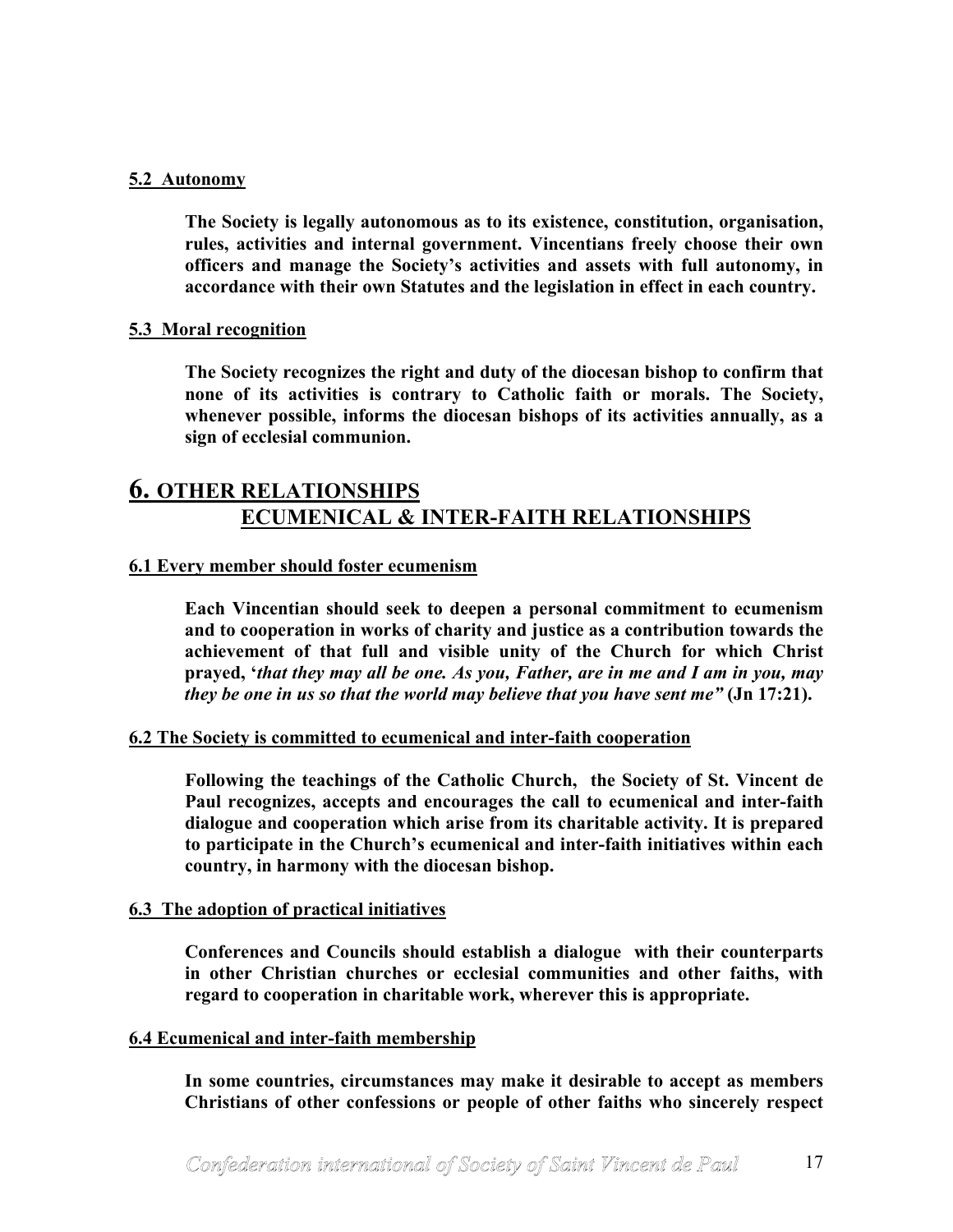**and accept the Society's identity and its principles insofar as differences of faith allow. The Episcopal Conference should be consulted.** 

#### **6.5 Preserving the Catholic credo and ethos**

**The Catholic beliefs and ethos of the Society of St. Vincent de Paul must be preserved. The President, Vice-President and Spiritual Adviser should, therefore, be Roman Catholic. They may, in certain situations depending on national circumstances, and after consultation with the local diocesan Bishop, be members of churches and ecclesial communities which share the Catholic belief in, among other issues, the real presence of Christ in the Eucharist, the seven Sacraments and devotion to Mary.** 

#### **6.6 Affiliated groups can work very closely with us**

**The Society accepts the principle of affiliated groups. These groups consist mainly of members of other Christian churches and ecclesial communities who are attracted by the work of the Society and/or its spirituality. They are welcome to participate in the charitable work, appropriate Council discussions and the fraternal life of the Society, but are not eligible for office in the Society. Groups from non-Christian religions may also be similarly affiliated.** 

#### **6.7 Relationships with state agencies & other charities**

**When the problems they encounter are beyond their competence or capacity, Vincentians may contact State Agencies and other more specialised charitable organisations, provided that such action helps the Society in its struggle against injustice and respects the spirit of the Society.** 

# **7. RELATIONSHIP WITH CIVIL SOCIETY – WORK FOR SOCIAL JUSTICE**

#### **7.1 The Society gives immediate help but also seeks mid-term and long-term solutions**

**The Society is concerned not only with alleviating need but also with identifying the unjust structures that cause it. It is, therefore, committed to identifying the root causes of poverty and to contributing to their elimination. In all its charitable actions there should be a search for justice; in its struggle for justice, the Society must keep in mind the demands of charity.**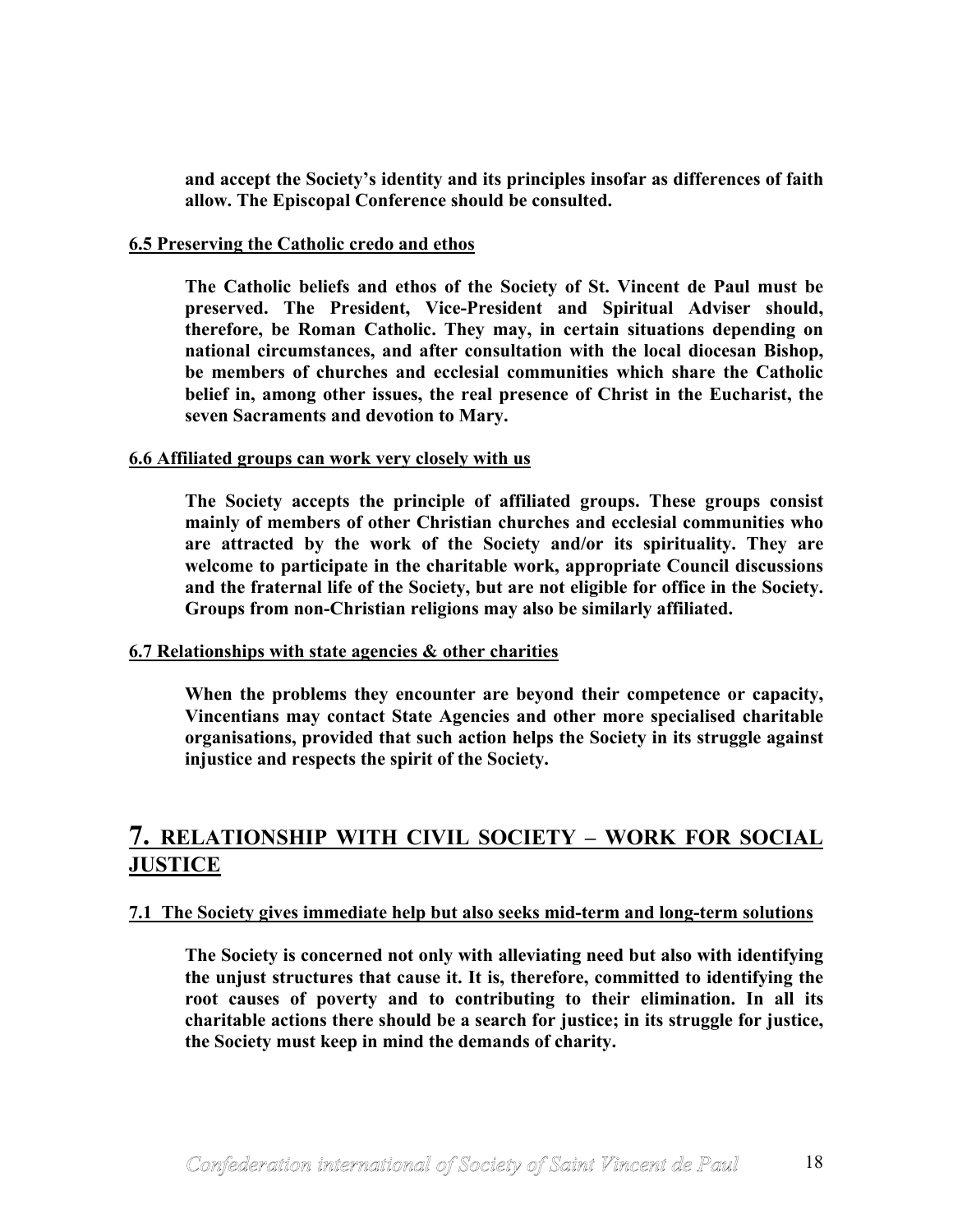#### **7.2 A vision of the civilization of love**

**Affirming the dignity of each human being as created in God's image, and Jesus' particular identification with those who are excluded by society, Vincentians envision a more just society in which the rights, responsibilities and development of all people are promoted.** 

**As citizens of one world, Vincentians listen to the voice of the Church which demands their participation in creating a more equitable and compassionate social order, promoting the culture of life and the civilization of love. In this way, the Society shares the Church's mission to evangelise the world through visible witness, in both actions and words.** 

#### **7.3 Vision of the future**

**The Society's vision goes beyond the immediate future, looking towards sustainable development and protection of the environment for the benefit of future generations.** 

#### **7.4 The practical Vincentian approach to social justice**

**The distinctive approach of Vincentians to issues of social justice is to see them from the perspective of those we visit who suffer from injustice.** 

#### **7.5 A voice for the voiceless**

**The Society helps the poor and disadvantaged speak for themselves. When they cannot, the Society must speak on behalf of those who are ignored.** 

#### **7.6 Facing the structures of sin**

**Where injustice, inequality, poverty or exclusion are due to unjust economic, political or social structures or to inadequate or unjust legislation, the Society should speak out clearly against the situation, always with charity, with the aim of contributing to and demanding improvements.** 

#### **7.7 Striving to change attitudes**

**Vincentians oppose discrimination of all kinds and work to change the attitudes of those who view the weak or those who are different with prejudice, fear or scorn, attitudes which gravely wound the dignity of others.** 

**The Society strives, with charity, to foster new attitudes of respect and empathy for the weak, so that all are able to understand, recognise and defend the right**